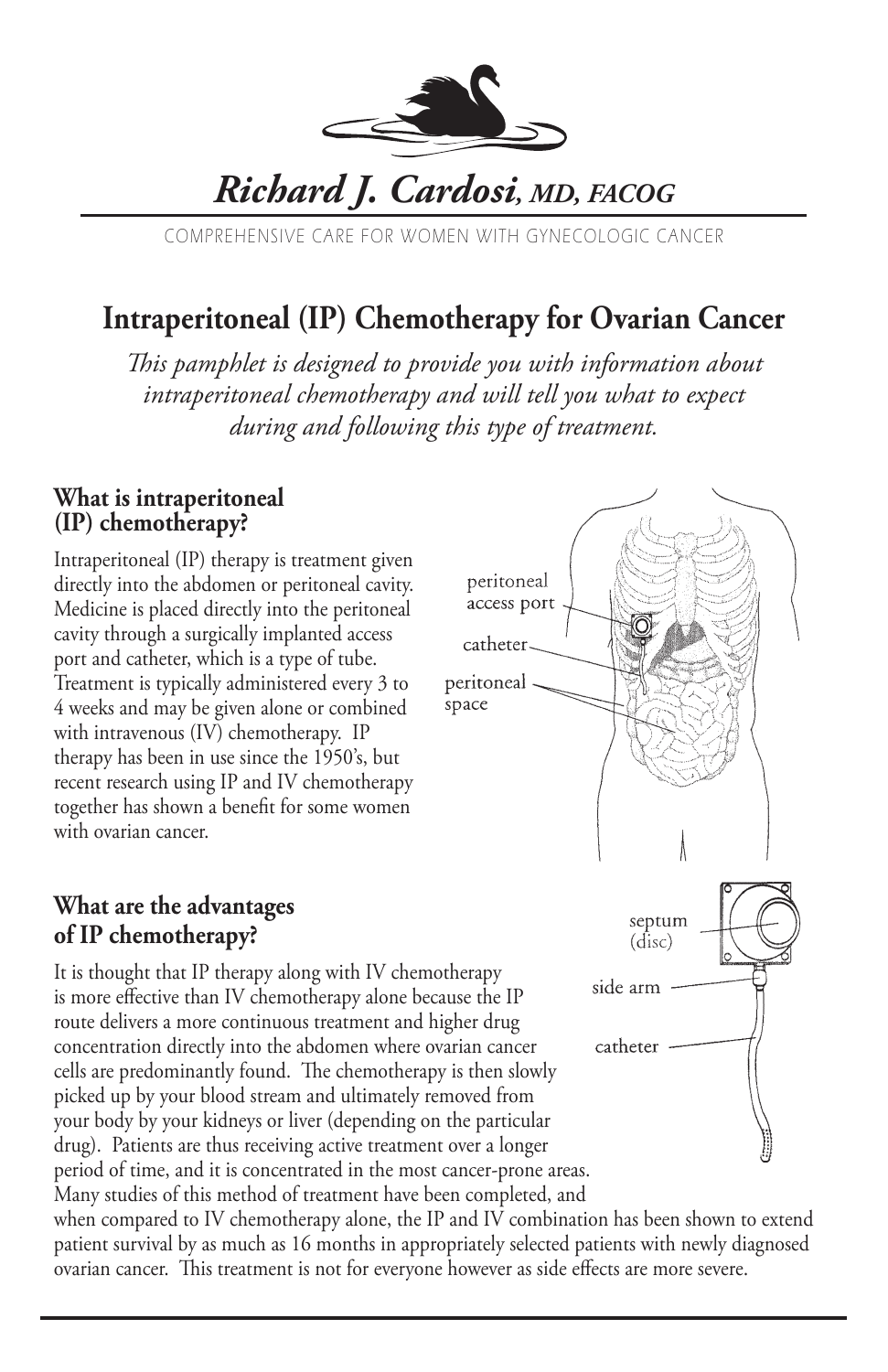#### **Who are candidates for IP chemotherapy?**

Women with advanced ovarian cancer who have less than 1-2 centimeter pieces of cancerous tissue remaining after surgery, have no significant adhesions (intra-abdominal scarring), have had no serious surgical complications, and who have normal functioning kidneys and liver are the best candidates. IP therapy can also be used for recurrent ovarian cancer in some patients, as well. Your doctor will discuss the appropriateness of this treatment for you and your circumstances.

### **When is the port and catheter inserted?**

An access port and catheter are required to get the medicine into your peritoneal cavity. This can be inserted during the initial surgery or at a separate procedure. This is most commonly placed at the time of your initial surgery but may be done when your IV port is placed if needed.

#### **How is IP chemotherapy given?**

For the treatment of ovarian cancer, intraperitoneal therapy may be given in the hospital or in the outpatient setting. Where you receive intraperitoneal therapy, how many treatments you receive, and the duration of therapy depends on your condition and the particular anti-cancer drug(s) your doctor has recommended. The specific recommendations for your individual situation will be reviewed by your doctor prior to beginning therapy.

Whether in the hospital or in the outpatient setting, your IP chemotherapy will be administered by a chemotherapy certified registered nurse. The day begins with an office visit with the doctor. The doctor will review your history, do an exam, and review lab work (drawn 1 or 2 days before the visit) to determine if it is appropriate for you to receive chemotherapy. If appropriate, your treatment will then be given.

Most of our patients choose to avoid hospitalization and receive their chemotherapy at the Center for Cancer Care & Research infusion center (white building across the parking lot from the Main Clinic). Most IP chemotherapy infusions can be accomplished in a few hours or less, but this is often given along with IV chemotherapy as noted previously. Some IV chemotherapy medications only require a few minutes to few hours for infusion, but others are given over 24 hours. When IP chemotherapy is given with an IV drug that requires a 24-hour infusion, this can still be accomplished without hospitalization.

When the IV chemotherapy medication requires a prolonged infusion, your infusion will be started and then monitored for a brief time at our infusion center to be certain all is going as planned; you will receive the remainder of your IV chemotherapy via an automatic infusion pump at home. This is very safe and easy and requires no home nursing care. You will return to the infusion center the following day to have your pump disconnected. Your IP infusion is then given on this second day, and it may require as long as 6 hours. For shorter IV chemotherapy infusions, we may be able to give both the IV treatment and the IP treatment on the same day.

During the IP infusion, you will be asked to turn from side to side to help the chemotherapy solution mix well within your abdomen. Once your IP treatment is completed, you will be allowed to return home. Your abdomen will be distended with chemotherapy fluid, but this does not affect whom you can be around. Your diet and activity level are based on your own tolerance as well. Your abdominal swelling will resolve over the next 24-72 hours. Depending on the chemotherapy drugs that are given, you may be asked to return for additional intravenous fluids on the following days. Some regimens also call for an additional IP infusion during the second week of treatment as well.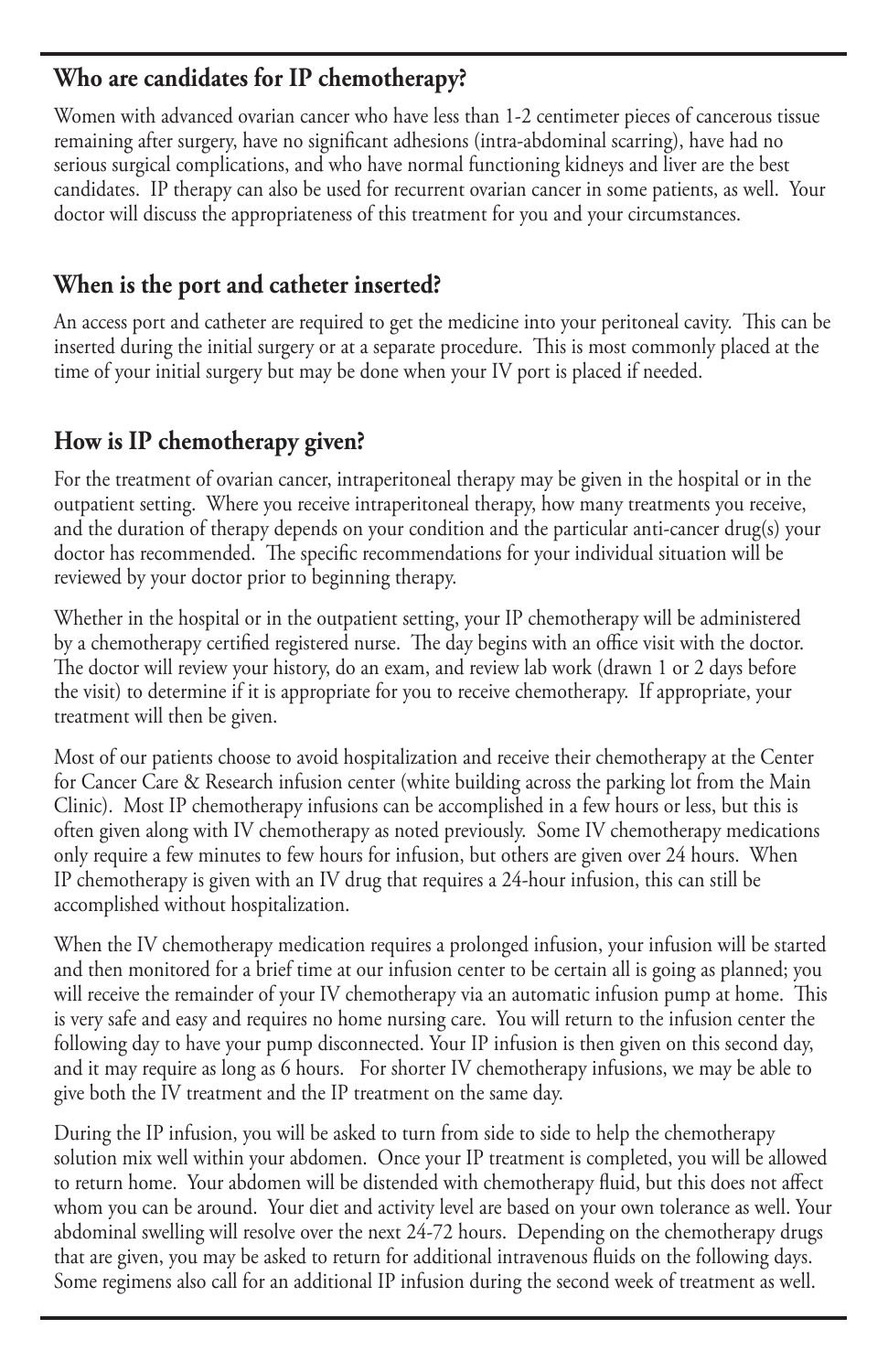Alternatively, you would be hospitalized for as long as 3 to 5 days to receive this same regimen of chemotherapy. You may still require return trips to our infusion center for hydration even if hospitalized. If a second week IP infusion is required, this would not require hospital stay and would be given at our infusion center.

Whether treatment is given at our infusion center or in the office, this process will continue every 3 to 4 weeks for the duration of your therapy (6 cycles during primary treatment). The doctor will review all of the details of your specific treatment plan prior to your first infusion—how long infusions will take, when you will get treatments, how often treatments will be given, and how many treatment cycles you will require. The potential side effects of treatment will of course be reviewed as well.

#### **What are the side effects of IP chemotherapy?**

Because you are exposed to chemotherapy medications for longer periods of time (takes longer for your body to eliminate the drug from your peritoneal cavity), IP therapy tends to have more significant side effects compared to IV therapy. Catheter related problems can also occur. Specific side effects are the same whether the drug is given IV or IP, but symptoms may be more severe after the drug is given IP (compared to IV) such as an increased risk of infection, abdominal pressure and bloating, frequent urination, nausea, decrease in appetite, and fatigue. Some women may find the side effects to be a barrier to completing IP therapy, but treatment adjustments will be made as necessary. Women receiving IP chemotherapy report a reduction in their quality-of-life compared to those undergoing IV chemotherapy; however, when contacted a year later, these same women reported the same quality-of-life as those women who received only IV therapy. In other words, immediate side effects are more severe with IP chemotherapy, but the side effects seem to resolve over time to at least a level comparable to what women who receive only IV chemotherapy.

# **Comfort measures to minimize side effects of IP chemotherapy**

- v **Abdominal pressure and bloating** (caused by large volume of fluid infused into the peritoneal space) - Walk around after the treatment is completed. Wear comfortable clothing with an expandable waistline, especially for the first few days after treatment.
- v **Frequent urination/bladder fullness** (a desired effect caused by the intravenous fluids administered with your IP treatment) - Empty your bladder just before beginning treatment. You will be allowed to use the restroom during the treatment as needed. Be sure to void frequently after returning home as well.
- v **Breathing faster or more frequently** (caused by distention of the abdominal cavity due to the IP chemotherapy infusion volume) - Elevate the head of your bed during and following treatment. Walk around after the treatment. Sit in an upright chair after the treatment.
- v **Nausea, vomiting, or both** (caused by anti-cancer drugs) Anti-nausea medicine will be given to you before therapy. Your doctor will also prescribe antinausea medicine for you to take at home as needed.
- **◆ Decrease in appetite** (caused by distention of the abdominal cavity due to the IP chemotherapy infusion volume and the anti-cancer drugs themselves) - Eat smaller meals more frequently. Drink high nutrition liquid supplements like Boost or Ensure.

# **What to do at home to prepare for your IP chemotherapy**

- ◆ Wear expandable or loose-fitting clothing when coming in for treatment.
- v Eat a light dinner the night before and a light breakfast the morning of the treatment.